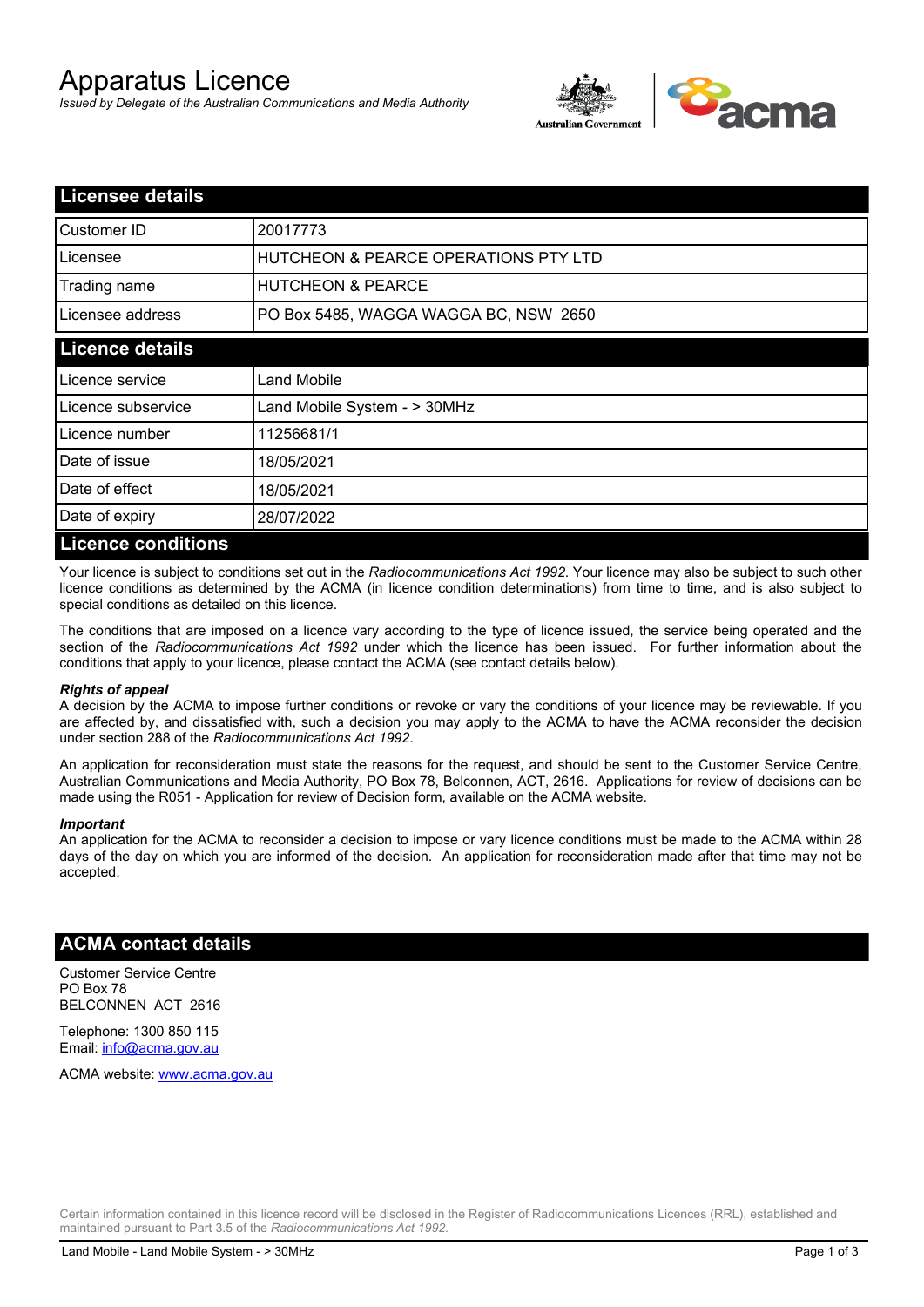# **Advisory Notes applying to licence no.: 11256681/1**

Conditions applicable to the operation of Land Mobile System station(s) authorised under this licence can be found in the Radiocommunications Licence Conditions (Apparatus Licence) Determination and the Radiocommunications Licence Conditions (Land Mobile Licence) Determination. Copies of these determinations are available from the ACMA and from the ACMA home page (www.acma.gov.au).